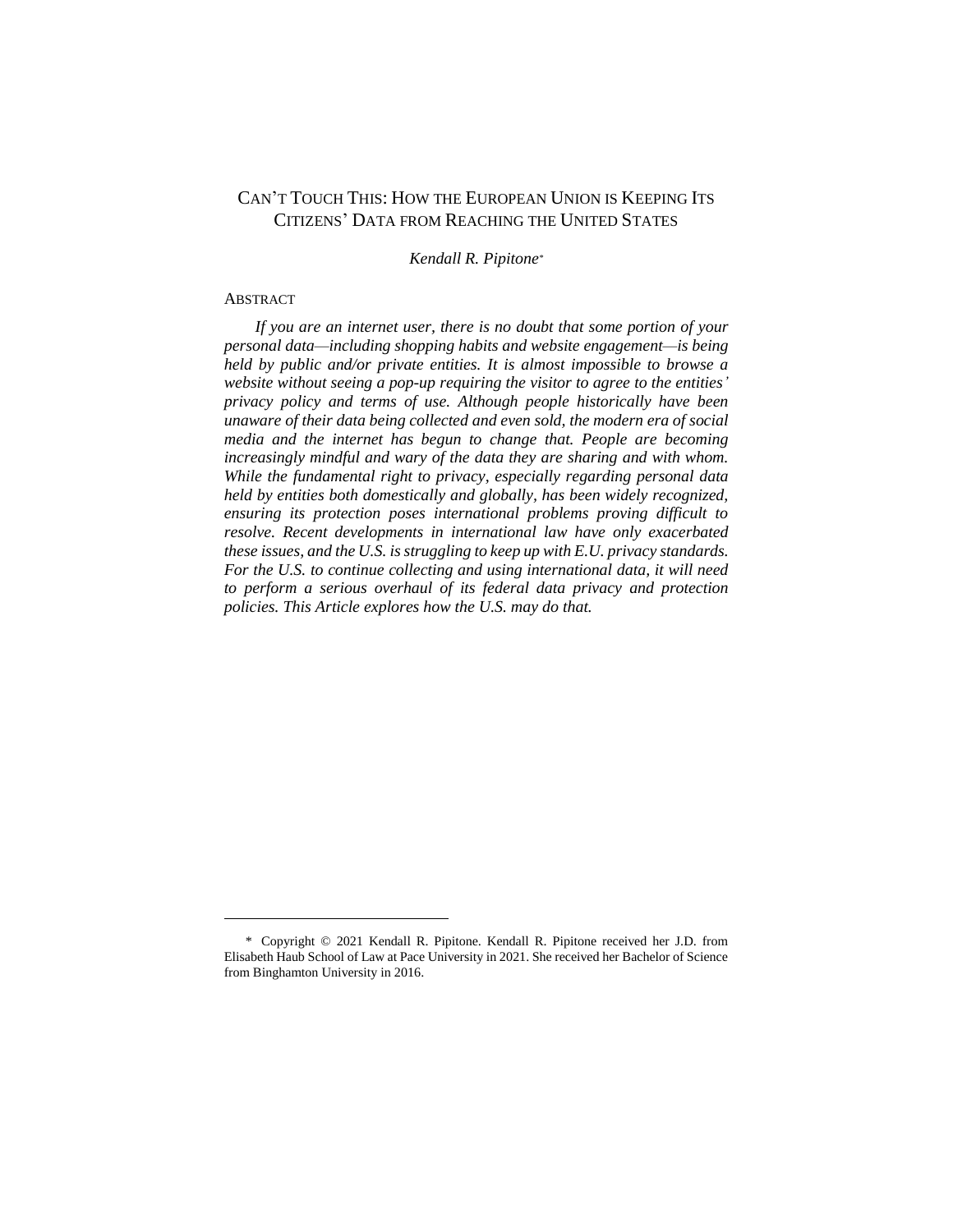#### TABLE OF CONTENTS

|    | III. EVOLUTION OF MECHANISMS FOR THE PROTECTION OF     |  |
|----|--------------------------------------------------------|--|
|    | PERSONAL DATA SHARED BETWEEN THE E.U. AND THE U.S 29   |  |
|    |                                                        |  |
|    |                                                        |  |
|    | IV. SCHREMS II AND THE UNCERTAINTY LEFT IN ITS WAKE 33 |  |
|    | A. GDPR and Charter Rights and Protections34           |  |
|    |                                                        |  |
|    | C. Reactions, Consequences, and Future Implications36  |  |
| V. |                                                        |  |
|    |                                                        |  |
|    |                                                        |  |

# I. INTRODUCTION

It is no secret that public and private entities have access to collect, process, and redistribute personal data globally. It is almost impossible to visit a website nowadays that does not have a privacy policy or Cookies pop-up that requires users to agree to some form of terms of use. Historically, most people did not think twice about what data was being collected and how various entities were using that data. In the last few decades, the Internet has had a meteoric rise, leading to myriad technological advancements. During that time, the United States ("U.S.") and the European Union ("E.U.") have made various efforts to ensure that its citizens' right to privacy is being safeguarded and that their data is being protected.

Over time, the U.S. and the E.U. have increasingly recognized the fundamental right to privacy, more recently in regards to personal data held by entities both domestically and globally. While this right has been widely recognized, ensuring its protection poses problems proving ever more complicated to resolve. Recent developments in international law have made this area even murkier, and the U.S. is struggling to keep up with E.U. standards.

This Article explores data protection in the U.S. and the E.U., including the evolution of privacy protections in each, in addition to the efforts to provide cooperative protections between the two. Part I discusses the history and evolution of data privacy in the U.S. and the E.U., and how the philosophy of protecting the right to privacy differs between the two. Part II examines the evolution of mechanisms for the protection of data transferred between the E.U. and the U.S., including various attempts at achieving sufficient and successful frameworks. Part III analyzes the latest development set forth by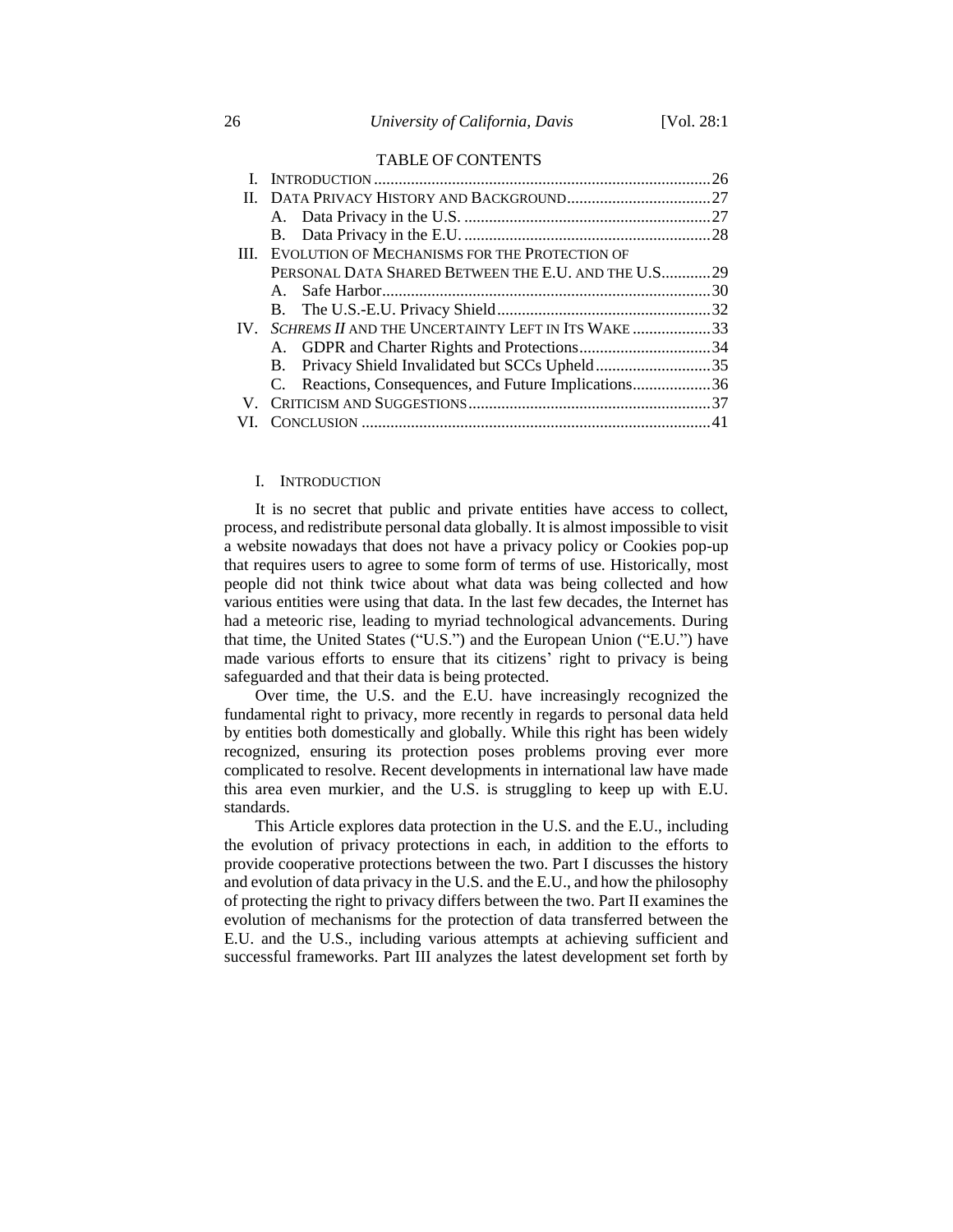the recent *Schrems II* case, and how it has left a certain degree of global uncertainty in its wake. Finally, Part IV offers criticisms and suggestions on how the U.S. and E.U. may move forward in their quest for data protection and compliance.

## II. DATA PRIVACY HISTORY AND BACKGROUND

#### *A. Data Privacy in the U.S.*

In colonial America, there were common law protections against eavesdropping and trespass, but no formal recognition of a right to privacy.<sup>1</sup> Increased press production and advancements in technology, including more sophisticated cameras, eventually led to the formulation and development of the right to privacy, otherwise coined as the "right to be let alone." <sup>2</sup> Since 1890, the U.S. began to recognize "privacy torts" protecting individuals' rights to lead "secluded and private" lives.<sup>3</sup> Recognition and enforcement of these torts varied widely by state, but constitutional law has developed alongside state law to recognize the right of privacy for Americans, protecting citizens against governmental intrusions, including where the citizens' information is shared with third parties.<sup>4</sup>

In 1977, the Supreme Court recognized that the constitutional right to privacy necessarily constitutes individual interest in avoiding disclosure of personal matters.<sup>5</sup> However, the Supreme Court has struggled in defining the exact boundaries of this right, noting that states may sometimes have legitimate governmental interests in obtaining and sharing the individual's information.<sup>6</sup>

In efforts to give firmer protection, the federal government slowly began establishing a "patchwork" of laws to provide citizens statutory protection of their personal information.<sup>7</sup> For example, the Gramm-Leach-Bliley Act ("GLBA") governs data protection obligations of financial institutions, focusing on consumers' nonpublic personal information; the Health Insurance

<sup>1</sup> STEPHEN P. MULLIGAN ET AL., DATA PROTECTION LAW: AN OVERVIEW 3 (Cong. Rsch. Serv. ed., 2019) [hereinafter CRS DATA PROTECTION LAW REPORT].

<sup>2</sup> *See id.* at 3–4.

<sup>3</sup> *Id.* at 4.

<sup>4</sup> *E.g.*, *id.* at 4–5; Katz v. United States, 389 U.S. 347 (1967) (recognizing reasonable expectation of privacy in a phone booth); Whalen v. Roe, 429 U.S. 589 (1977) (upholding the adequacy of the New York State Controlled Substances Act in protecting personal data shared between prescribing doctors, dispensing pharmacies, and the state department of health); Carpenter v. United States, 138 S. Ct. 2206 (2018) (holding that tracking someone via their phone records violated their right to privacy).

<sup>5</sup> *See Whalen*, 429 U.S. at 598–99.

<sup>6</sup> *E.g., id. at* 604–06; *see* Nixon v. Adm'r. of Gen. Servs., 433 U.S. 425, 455 (1977).

<sup>7</sup> CRS DATA PROTECTION LAW REPORT, *supra* note 1, at 7.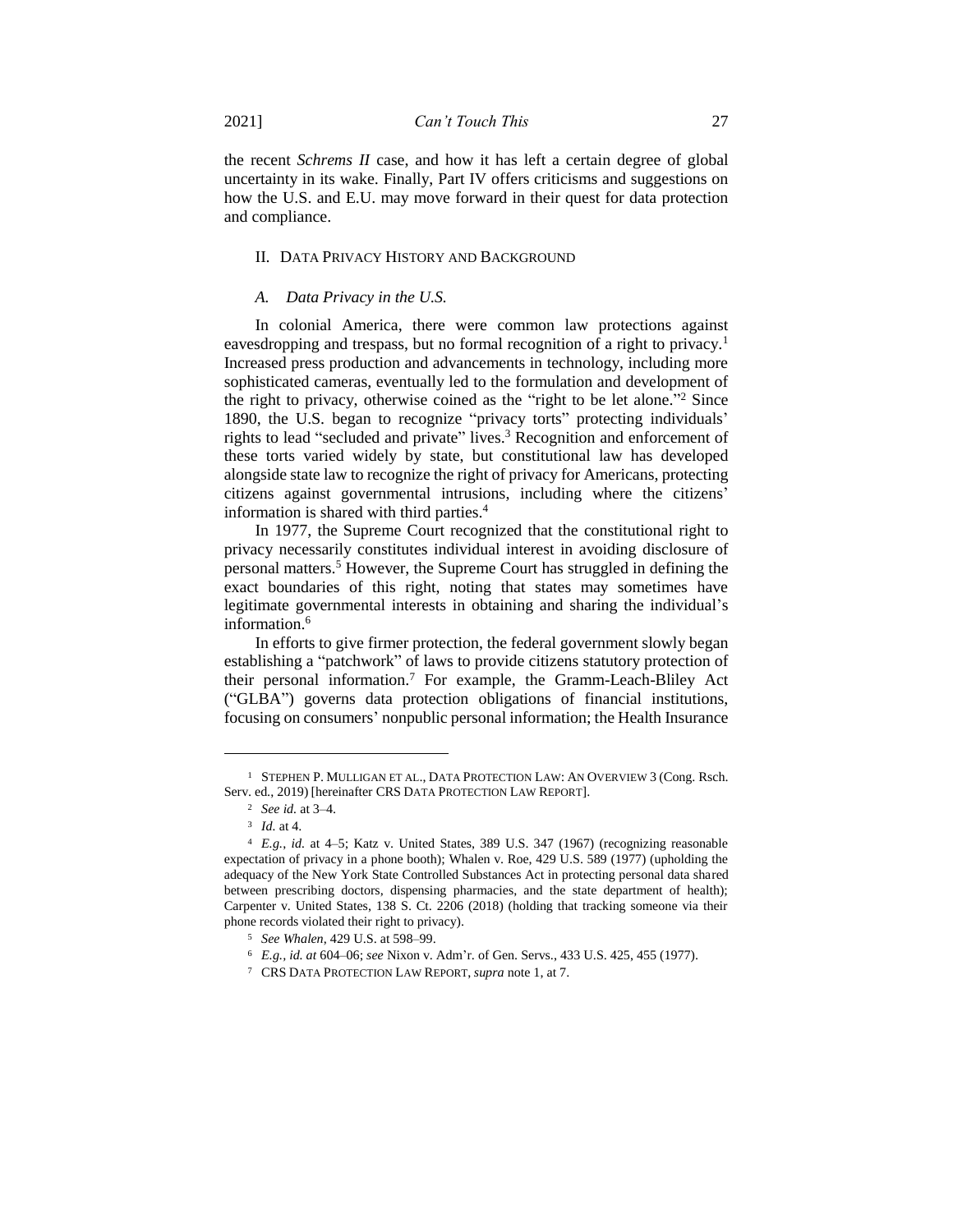Portability and Accountability Act ("HIPAA") governs protections of medical information; the Electronic Communications Privacy Act ("ECPA") governs protections of electronic communications including obligations of governmental *and* non-governmental actors.<sup>8</sup> Notably, there is no overarching federal framework on data privacy generally.<sup>9</sup>

The U.S. protections of the right to privacy generally focus on governmental intrusions into private life.<sup>10</sup> However, the European Union focuses more on *any* intrusion and accumulation of personal data, providing much broader, far-ranging protection.<sup>11</sup>

#### *B. Data Privacy in the E.U.*

In the 1970s, European countries initially began enacting national statutes on data protection.<sup>12</sup> However, these statutes differed between States, resulting in different privacy and protection standards, and thus restricting the flow of information between European countries.<sup>13</sup>

In response to this restriction, the E.U. enacted the 1995 Directive of the Protection of Individuals with Regard to the Processing of Personal Data and on the Free Movement of Such Data (the "Data Protection Directive").<sup>14</sup> This Data Protection Directive applied across the E.U. while simultaneously giving individual countries the ability to implement their own requirements into national laws, thereby maintaining some degree of individual State sovereignty.<sup>15</sup> By 2012, however, the different implementations by different States proved problematic.<sup>16</sup> As a result, the E.U. began moving to develop a single regulation to reduce or eliminate fragmentation and to keep current with technological advancements.<sup>17</sup>

Between 2016 and 2018, the 1995 Data Protection Directive was replaced with the enactment of the General Data Protection Regulation (the "GDPR").<sup>18</sup> The GDPR regulates the processing of personal data—including

<sup>8</sup> *Id.* at 8, 10, 25.

<sup>9</sup> Christopher Hart, *What Is Data Privacy?*, NE. UNIV. GRADUATE PROGRAMS BLOG (Nov. 26, 2019), https://www.northeastern.edu/graduate/blog/what-is-data-privacy/.

<sup>10</sup> CRS DATA PROTECTION LAW REPORT, *supra* note 1, at 40; *see* Woodrow Hartzog & Neil Richards, *Privacy's Constitutional Moment and the Limits of Data Protection*, 61 B.C. L. REV. 1687, 1728 (2020).

<sup>11</sup> CRS DATA PROTECTION LAW REPORT, *supra* note 1, at 40; Hartzog & Richards, *supra* note 10, at 1729.

<sup>12</sup> CRS DATA PROTECTION LAW REPORT, *supra* note 1, at 41.

<sup>13</sup> *Id.*

<sup>14</sup> *Id.*

<sup>15</sup> *Id.*

<sup>16</sup> *Id.*

<sup>17</sup> *Id.*

<sup>18</sup> *Id.*; Jonathan McGruer, *Emerging Privacy Legislation in the International Landscape: Strategy and Analysis for Compliance*, 15 WASH. J. L. TECH. & ARTS 120, 121 (2020).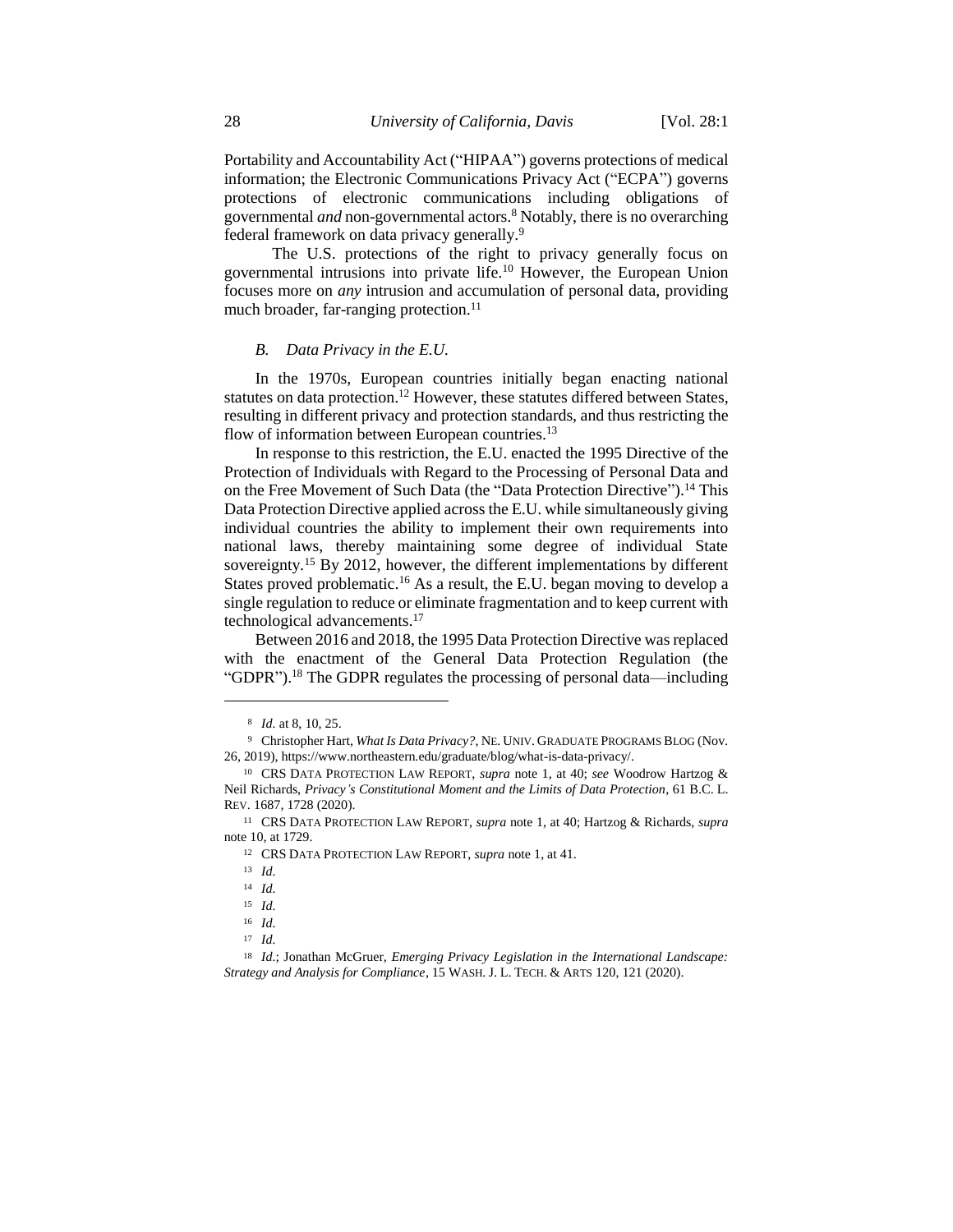collection, use, storage, organization, disclosure, etc.—within certain territorial limits.<sup>19</sup> The GDPR contains seven key principles.<sup>20</sup> Essentially, these principles require any data collection and/or processing to be lawful, transparent, and fair, and the data must be collected for a specific legitimate purpose.<sup>21</sup> Data collection must be limited to what is adequate and relevant to achieving the purpose it is being collected for, must be kept only for as long as necessary to achieve that purpose, and must be kept in such a way so that it is readily identifiable and protected against unauthorized processing, loss, or destruction.<sup>22</sup> The data must also be accurate, and individuals have the right to correct any inaccurate data or erase the data entirely.<sup>23</sup> Finally, the entity that holds the data has the responsibility of ensuring compliance with the  $GDPR.<sup>24</sup>$ 

Tracking its guiding principles, the GDPR also provides for corresponding rights of individuals and related obligations of those who control the data.<sup>25</sup> The rights afforded to individuals are the rights to access, rectify, erase, restrict, and object to any data collected, and the right to obtain any data previously collected and/or processed.<sup>26</sup>

Additionally, the GDPR allows data transfers from the E.U. to a non-E.U. country if the receiving country ensures adequate levels of personal data protection that are "essentially equivalent" to those of the GDPR.<sup>27</sup> Because the E.U. framework of data protection is much more cohesive and stringent than the U.S.' "patchwork" of federal data protection, the U.S. and the E.U. have struggled to establish a sufficient framework equivalent to that of the GDPR for safeguarding data being shared between them.

III. EVOLUTION OF MECHANISMS FOR THE PROTECTION OF PERSONAL

<sup>19</sup> Council Regulation 2016/679, art. 4, 2016 O.J. (L 119) 1, 33 (EU) [hereinafter GDPR]; CRS DATA PROTECTION LAW REPORT, *supra* note 1, at 42.

<sup>20</sup> CRS DATA PROTECTION LAW REPORT, *supra* note 1, at 43 (listing the following principles: (1) lawfulness, fairness, and transparency, (2) purpose limitation; (3) data minimization; (4) accuracy; (5) storage limitation; (6) integrity and confidentiality; (7) accountability).

<sup>21</sup> *Id.*

<sup>22</sup> *Id.*

<sup>23</sup> *Id.*

<sup>24</sup> *Id.*

<sup>25</sup> *Id.* at 44.

<sup>26</sup> *Id.* at 45–46; GDPR, *supra* note 19, at 39–46.

<sup>27</sup> CRS DATA PROTECTION LAW REPORT, *supra* note 1, at 48.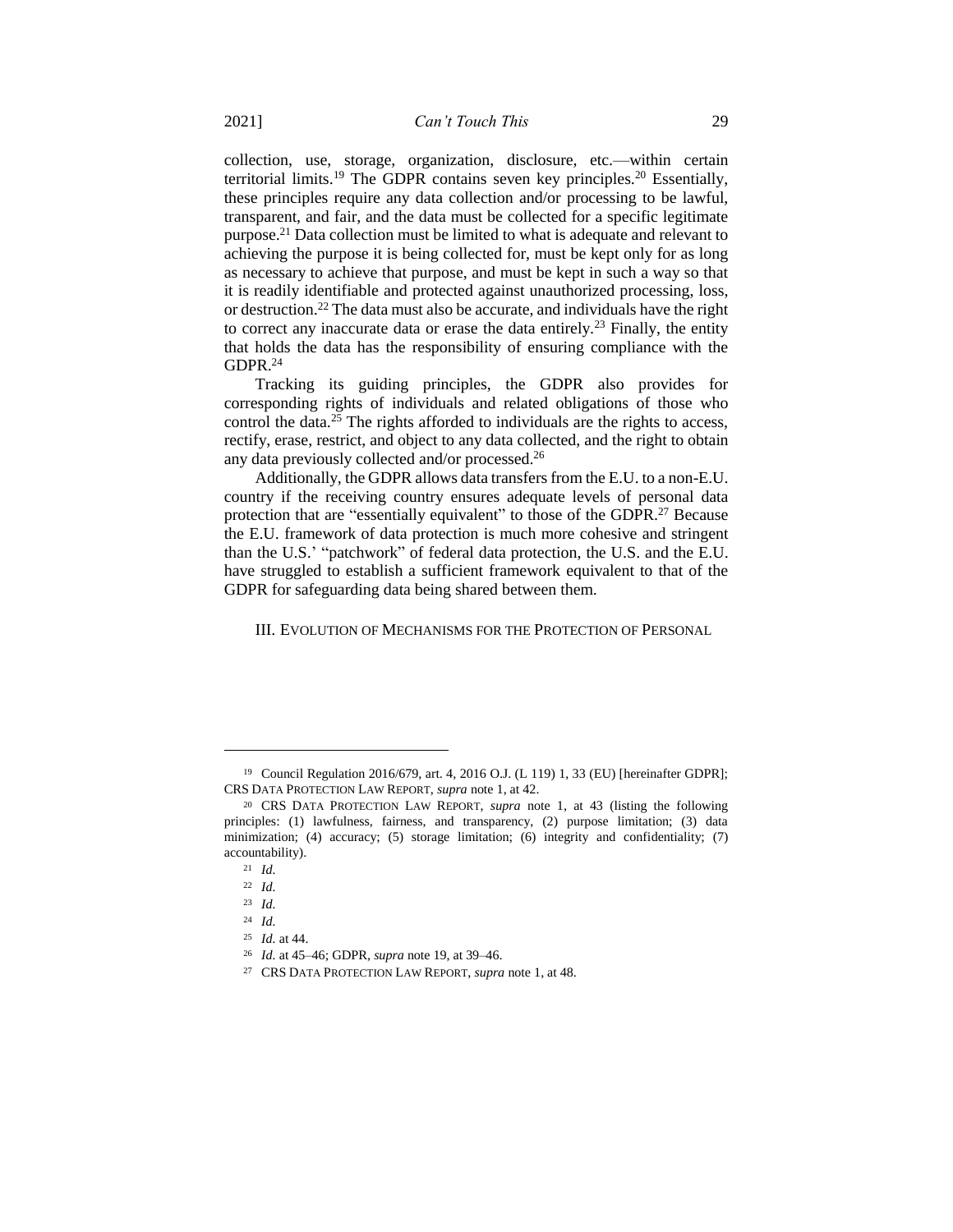# DATA SHARED BETWEEN THE E.U. AND THE U.S.

#### *A. Safe Harbor*

In 2000, following the enactment of the 1995 Data Protection Directive, the U.S. and the E.U. developed a legal framework, called Safe Harbor, for protecting personal data being transferred from the E.U. to the U.S.<sup>28</sup> This framework requires U.S. companies to self-certify with the Department of Commerce that they comply with the established Safe Harbor Principles and the corresponding requirements.<sup>29</sup> The Federal Trade Commission enforces the promises of these companies that they are compliant with the framework.<sup>30</sup> The seven Safe Harbor Principles are as follows.

First, *notice*, which requires the organization to notify individuals about why they are collecting and using the information, and providing information on how the individual may contact the organization with questions or complaints.<sup>31</sup> Second, *choice*, which requires organizations to give individuals the chance to choose, or opt-out of, whether their personal information is disclosed to third parties.<sup>32</sup> Third, *onward transfer*, which requires organizations to apply the notice and choice principles in disclosing information to third parties and ensure the third party also subscribes to the Safe Harbor Principles or is otherwise subjected to the 1995 Data Protection Directive.<sup>33</sup>

Fourth, *access*, which requires organizations to give individuals access to their personal information and opportunities to correct, amend, and/or delete the inaccurate information.<sup>34</sup> Fifth, *security*, which requires organizations to take reasonable precautions to safeguard personal information from loss, misuse, unauthorized access, disclosure, alteration, and/or destruction.<sup>35</sup> Sixth, *data integrity*, which requires the personal data to be relevant for the purposes it is being used for.<sup>36</sup> Seventh, *enforcement*, which requires the organization to have recourse mechanisms available to investigate and resolve complaints and disputes, procedures for verifying organizations'

<sup>28</sup> *Federal Trade Commission Enforcement of the U.S.–EU and U.S.–Swiss Safe Harbor Frameworks*, FED. TRADE COMM'N (July 25, 2016), https://www.ftc.gov/tips-advice/businesscenter/guidance/federal-trade-commission-enforcement-us-eu-us-swiss-safe-harbor.

<sup>29</sup> *Id.*

<sup>30</sup> *Id.*

<sup>31</sup> *Id.*

<sup>32</sup> *Id.*

<sup>33</sup> *Id.*

<sup>34</sup> *Id.*

<sup>35</sup> *Id.*

<sup>36</sup> *Id.*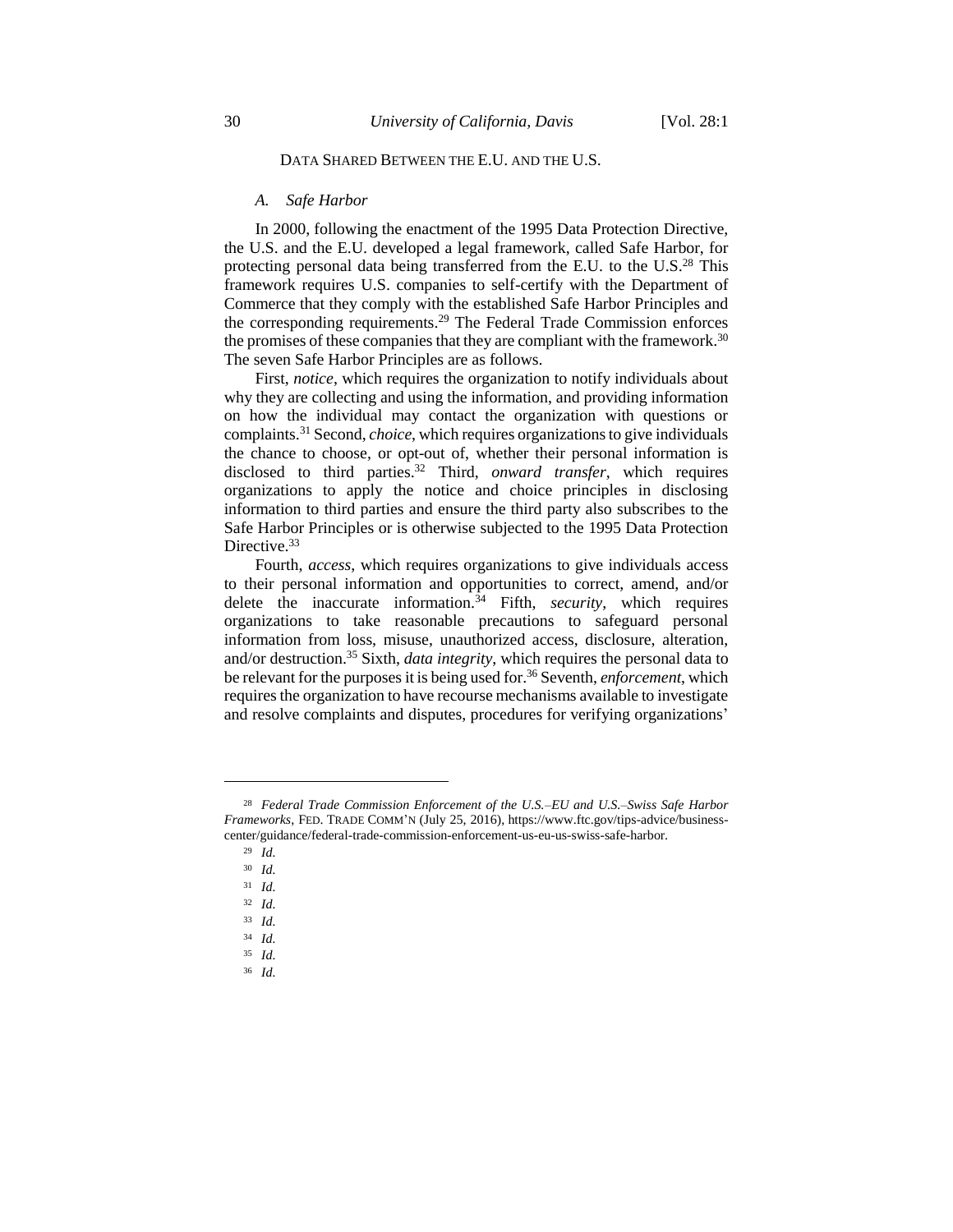commitments to adherence to the Safe Harbor Principles, and remedies for failure to comply with the Principles.<sup>37</sup>

In 2000, the Commission of the European Communities decided the socalled "Safe Harbor Decision," upholding the adequacy of the Safe Harbor Principles and framework in protecting data being transferred from the E.U. to the U.S.<sup>38</sup> The Commission also recognized that these Principles could be limited to the extent necessary to ensure national security, public interest, or law enforcement requirements.<sup>39</sup> In 2013, unauthorized data transfers of the National Security Agency ("NSA") surveillance programs and allegations of other U.S. intelligence activity in Europe exacerbated European concerns over the adequacy of U.S. data protection.<sup>40</sup>

In 2015, the Court of Justice of the European Union (the "CJEU" or "Court") invalidated the Safe Harbor framework in *Maxmillian Schrems v. Data Protection Commissioner and Digital Rights Ireland, Ltd.*—also known as "*Schrems I*." <sup>41</sup> Maximillian Schrems, the applicant, objected to the transfer of his personal data from Facebook Ireland to the U.S., $42$  arguing that the U.S. did not offer adequate protections to E.U. citizens.<sup>43</sup> The Court held that "adequate" levels of protection require the U.S. to "ensure, by reason of its domestic law or its international commitments, a level of protection of fundamental rights and freedoms that is essentially equivalent to that guaranteed within the European Union…" <sup>44</sup> In ensuring these adequate levels of protection, the Court is entitled—and, in fact, obligated—to revisit previous decisions and findings relating to such adequacy and "check" that the decision and/or finding is "still factually and legally justified." <sup>45</sup> The Court thus revisited the Safe Harbor Decision of 2000.

In finding that the Safe Harbor Decision was invalid, the Court established that the Decision merely decided the adequacy of protection in the U.S. under the Safe Harbor Principles without any sufficient findings in relation to measures by which the U.S. actually *ensures* adequate levels of protection by way of domestic law or international commitments.<sup>46</sup> The Court

<sup>37</sup> *Id.*

<sup>38</sup> Commission Decision 2000/520, art. 1, 2000 O.J. (L 215) 7, 8 (EC) [hereinafter Safe Harbor Decision].

<sup>39</sup> *Id.* ¶¶ 50–52; MARTIN A. WEISS & KRISTIN ARCHICK, U.S.-EU DATA PRIVACY: FROM SAFE HARBOR TO PRIVACY SHIELD 5 (Cong. Rsch. Serv. ed., 2016) [hereinafter CRS PRIVACY SHIELD].

<sup>40</sup> CRS PRIVACY SHIELD, *supra* note 39, at 8.

<sup>41</sup> Case C–362/14, Maximillian Schrems v. Data Prot. Comm'r, ECLI:EU:C:2015:650, ¶ 107 (Oct. 6, 2015).

<sup>42</sup> Maximillian Schrems v. Data Prot. Comm'r, 2015 ECLI ¶¶ 2, 28.

<sup>43</sup> *See id.* ¶¶ 28, 67.

<sup>44</sup> *Id.* ¶ 73.

<sup>45</sup> *Id.* ¶ 76.

<sup>46</sup> *Id.* ¶ 83.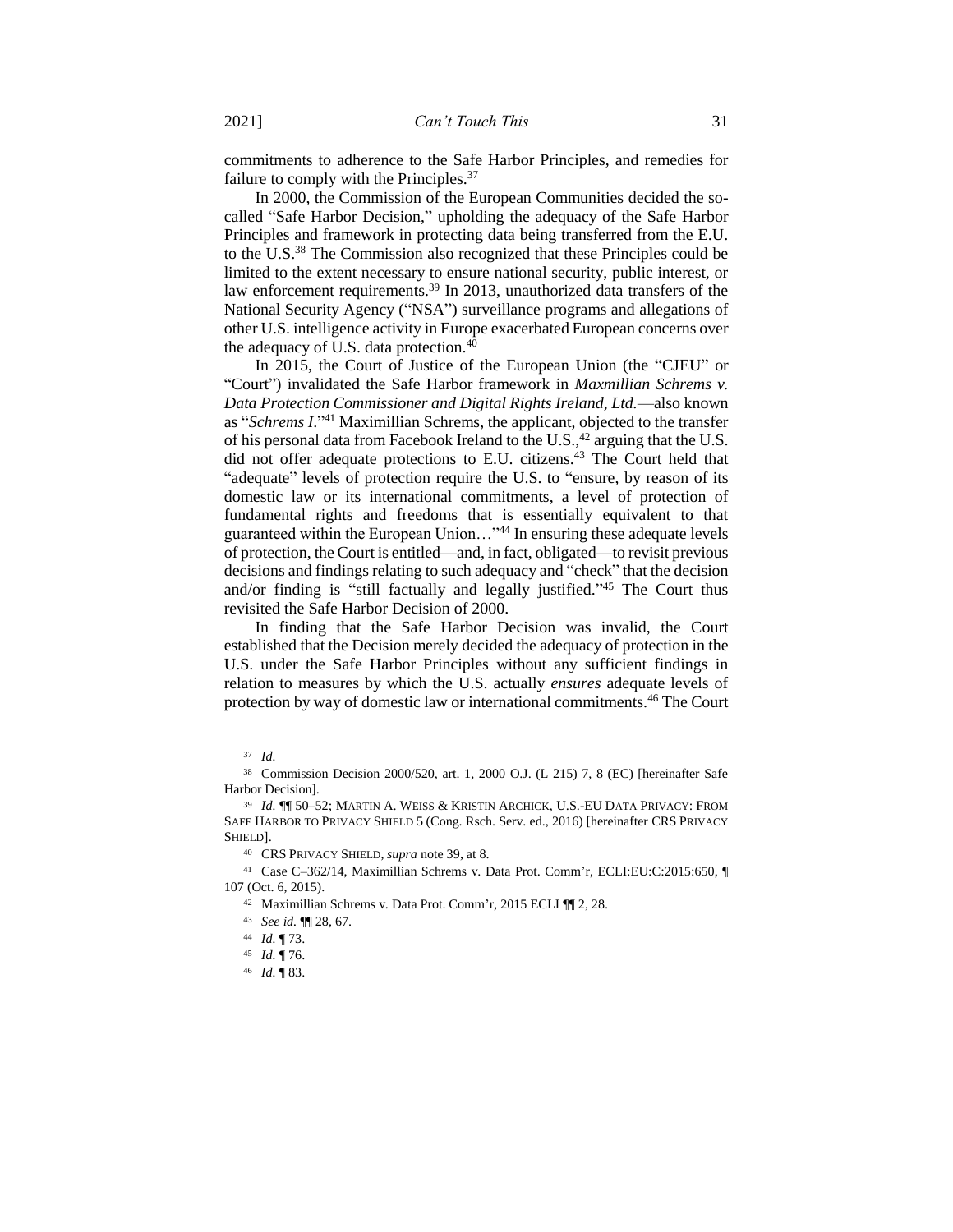states the Decision is also deficient in that it allows the U.S. to disregard the Safe Harbor Principles where they conflict with "national security, public interest, or law enforcement requirements," which have primacy over such Principles.<sup>47</sup> This means that where Safe Harbor Principles conflict with U.S. law, U.S. organizations must comply with domestic law, thereby allowing derogation from the Principles.<sup>48</sup> This level of protection clashes with E.U. standards whereby "protection of the fundamental right to respect for private life at [E.U.] level requires *derogations and limitations* in relation to the protection of personal data to apply *only in so far as is strictly necessary*." 49 That is, the E.U. imposes a much stricter standard than the U.S.

This decision was likely a result of the fact that the Safe Harbor Principles and the Safe Harbor Decision were implemented and decided in 2000, when the internet was still in its infancy stages.<sup>50</sup> Since 2000, various technological advancements have been made, including the spectacular rise of social media sites like Facebook (discussed in *Schrems I*) and others like Instagram, Twitter, etc., all of which obtain and retain users' personal information for their own use and for the use of advertising.<sup>51</sup> Concerns have thus, understandably, changed, and with that standards for data protection and privacy have also changed.

In 2016, in response to *Schrems I*, U.S. and E.U. officials announced the replacement of the Safe Harbor Principles and framework with the U.S.-E.U. Privacy Shield.<sup>52</sup>

#### *B. The U.S.-E.U. Privacy Shield*

The U.S.-E.U. Privacy Shield framework was more extensive and more robust than Safe Harbor.<sup>53</sup> It maintained the seven Safe Harbor Principles but added provisions on "sensitive data, secondary liability, the role of data protection authorities, human resources data, pharmaceutical and medical products, and publicly available data." <sup>54</sup> Unlike Safe Harbor, the Privacy Shield contained specific commitments from the U.S. concerning protections afforded to data obtained from the E.U.<sup>55</sup> and had a model for arbitrating

<sup>47</sup> *Id.* ¶ 86.

<sup>48</sup> *Id.* ¶ 85.

<sup>49</sup> *Id.* ¶ 92 (emphasis added).

<sup>50</sup> *See* CRS PRIVACY SHIELD, *supra* note 39, at 1.

<sup>51</sup> Kalev Leetaru, *What Does It Mean For Social Media Platforms To "Sell" Our Data?*, FORBES (Dec. 15, 2018, 3:56 PM), https://www.forbes.com/sites/kalevleetaru/2018/12/15/whatdoes-it-mean-for-social-media-platforms-to-sell-our-data/?sh=5c301dc22d6c.

<sup>52</sup> CRS PRIVACY SHIELD, *supra* note 39, at 1.

<sup>53</sup> *Id.* at 9.

<sup>54</sup> *Id.*

<sup>55</sup> *Id.* at 9–10.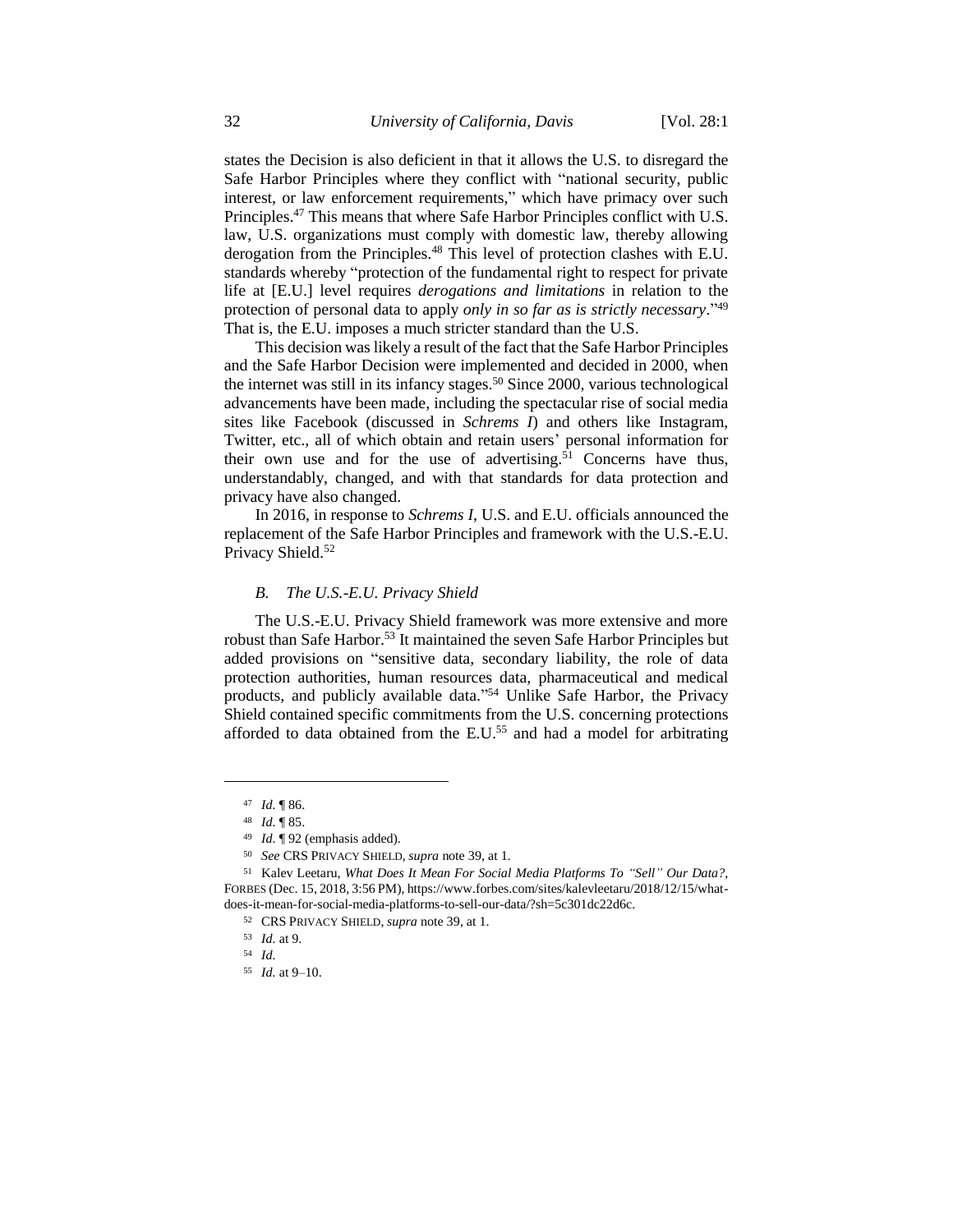disputes.<sup>56</sup> Essentially, the U.S. and the E.U. addressed the CJEU's concerns by enhancing commitments from the U.S., creating stronger enforcement mechanisms, establishing clear safeguards and transparency obligations, and protecting E.U. citizens' rights with several redress possibilities.<sup>57</sup>

In 2016, the European Commission issued an Implementing Decision whereby it stated that the U.S. had rules in place to limit interference on individuals' right to privacy for law enforcement or public interest purposes to what is strictly necessary to achieve legitimate objectives and ensure legal protection.<sup>58</sup> Because these limits and protections were in place, the Commission found that the U.S. *did* ensure adequate levels of protection for E.U. citizens' personal data being transferred there.<sup>59</sup>

The Privacy Shield was written and promulgated with the GDPR in mind and was designed to preemptively ensure that U.S. companies comply with GDPR requirements.<sup>60</sup> Although all seemed well for a period of time, the CJEU once again turned data privacy on its head with its 2020 decision in *Data Protection Commissioner v. Facebook Ireland Ltd. and Maximillian Schrems* ("*Schrems II*").

#### IV. *SCHREMS II* AND THE UNCERTAINTY LEFT IN ITS WAKE

In 2015, after *Schrems I* was decided, Maximillian Schrems relodged his complaint against Facebook Ireland for transferring data to Facebook Inc., which then made the data available to U.S. authorities like the NSA and Federal Bureau of Investigation ("FBI").<sup>61</sup> Schrems argued for the prohibition or suspension of transfers of his personal data to the U.S. due to the inadequacy of data protection.<sup>62</sup> The CJEU assessed the validity of the Privacy Shield Decision and the adequacy of U.S. levels of protection in light of Article 47 of the GDPR as it pertains to Articles 7, 8, and 47 of the Charter of Fundamental Rights of the European Union (the "Charter").<sup>63</sup>

<sup>56</sup> *Id.* at 10.

<sup>57</sup> *Id.*

<sup>58</sup> Commission Decision 2016/1250, 2016 O.J. (L 207) ¶ 135 (EU) [hereinafter Privacy Shield Decision].

<sup>59</sup> *Id.* ¶ 136.

<sup>60</sup> *FAQs – General*, INT'L TRADE ADMIN.: PRIV. SHIELD PROGRAM, https://www.privacyshield.gov/article?id=General-FAQs (last visited Oct. 21, 2021).

<sup>61</sup> Case C-311/18, Data Prot. Comm'r v. Facebook Ireland Ltd., ECLI:EU:C:2020:559, ¶¶ 55, 57 (July 16, 2020).

<sup>62</sup> *Id.* ¶ 55.

<sup>63</sup> *Id.* ¶ 138.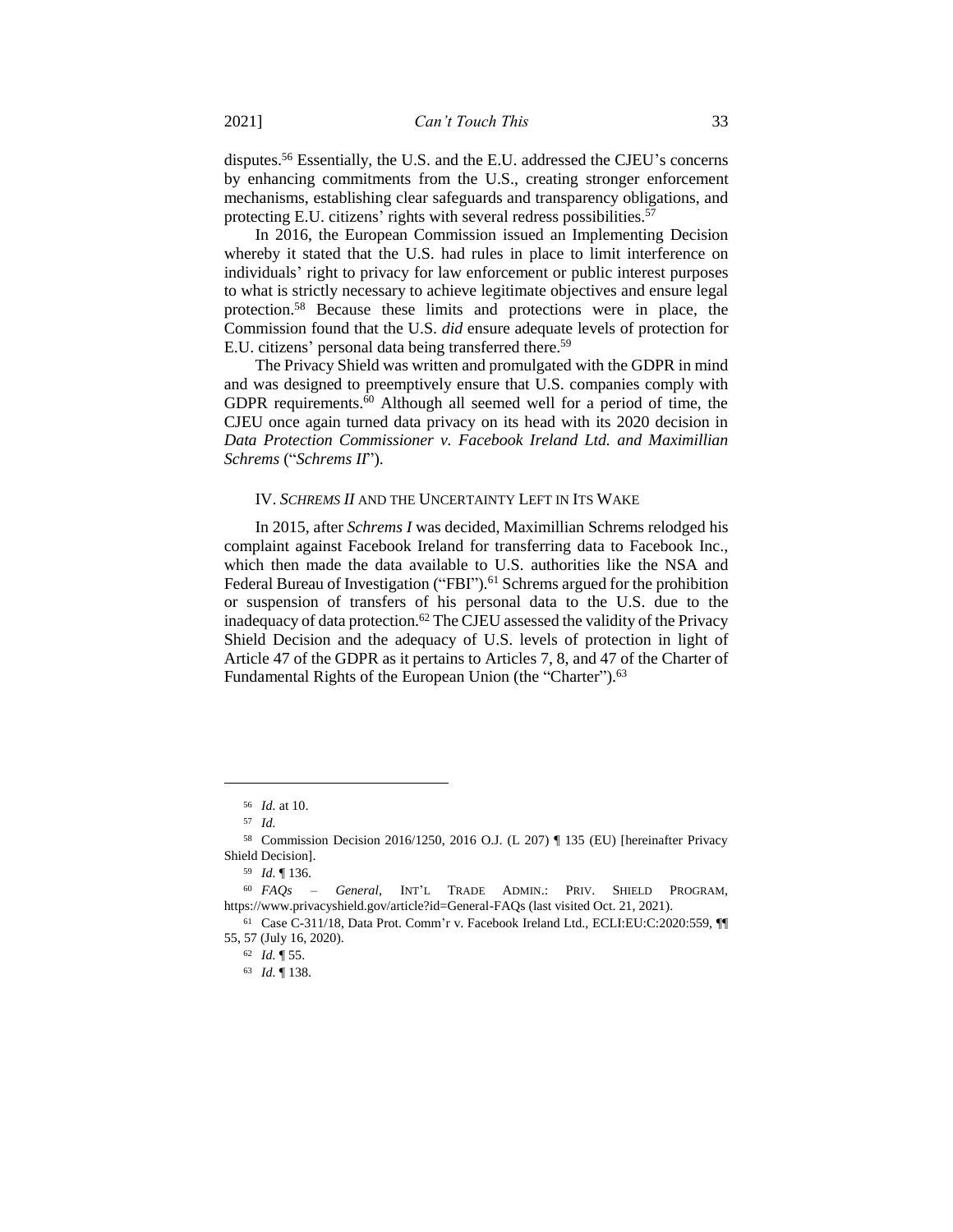## *A. GDPR and Charter Rights and Protections*

Article 47 of the GDPR—under Chapter 5, which governs "[t]ransfers of personal data to third countries or international organisations"—states that companies may enact "binding corporate rules" ("BCRs") to allow data transfers from the E.U., provided that they comport with certain requirements.<sup>64</sup> The adequacy of these BCRs may be assessed by a "competent supervisory authority" to ensure consistent implementation across the E.U.<sup>65</sup>

Article 7 of the Charter reads: "Everyone has the right to respect for his or her private and family life, home and communications." <sup>66</sup> Article 8 of the Charter reads:

Protection of personal data

1. Everyone has the right to the protection of personal data concerning him or her.

2. Such data must be processed fairly for *specified purposes* and *on the basis of the consent of the person concerned or some other legitimate basis laid down by law*. Everyone has the right of access to data which has been collected concerning him or her, and the right to have it rectified.

3. Compliance with these rules shall *be subject to control by an independent authority*. 67

Article 47 of the Charter governs the right to a fair trial and effective remedy.<sup>68</sup>

The Court asserted that communication, retention, and access of personal data to a third party "constitutes an interference with the fundamental rights enshrined in Articles 7 and 8 of the Charter…"<sup>69</sup> The Court further recognized, however, that the rights set forth in Articles 7 and 8 of the Charter are not absolute and must be considered in light of their function in society.<sup>70</sup> To that end, as laid out in Article 8, personal data must be processed for "specified purposes and on the basis of the consent… or some other legitimate basis laid down by the law." <sup>71</sup> This means that limitations on the right of privacy are only valid where they are proportionate; specifically, limitations must be "necessary and genuinely meet objectives of general interest

<sup>64</sup> *See* GDPR, *supra* note 19, at 60, 62–65.

<sup>65</sup> *Id.* at 63.

<sup>66</sup> Commission Regulation 2000/C, art. 7, 2000 O.J. (C 364) 1, 10 (EU) [hereinafter E.U. Charter].

<sup>67</sup> *Id.* at 10.

<sup>68</sup> *Id.* at 20.

<sup>69</sup> Data Prot. Comm'r v. Facebook Ireland Ltd., 2020 ECLI ¶¶ 170–71.

<sup>70</sup> *Id.* ¶ 172.

<sup>71</sup> E.U. Charter, *supra* note 66, at 10.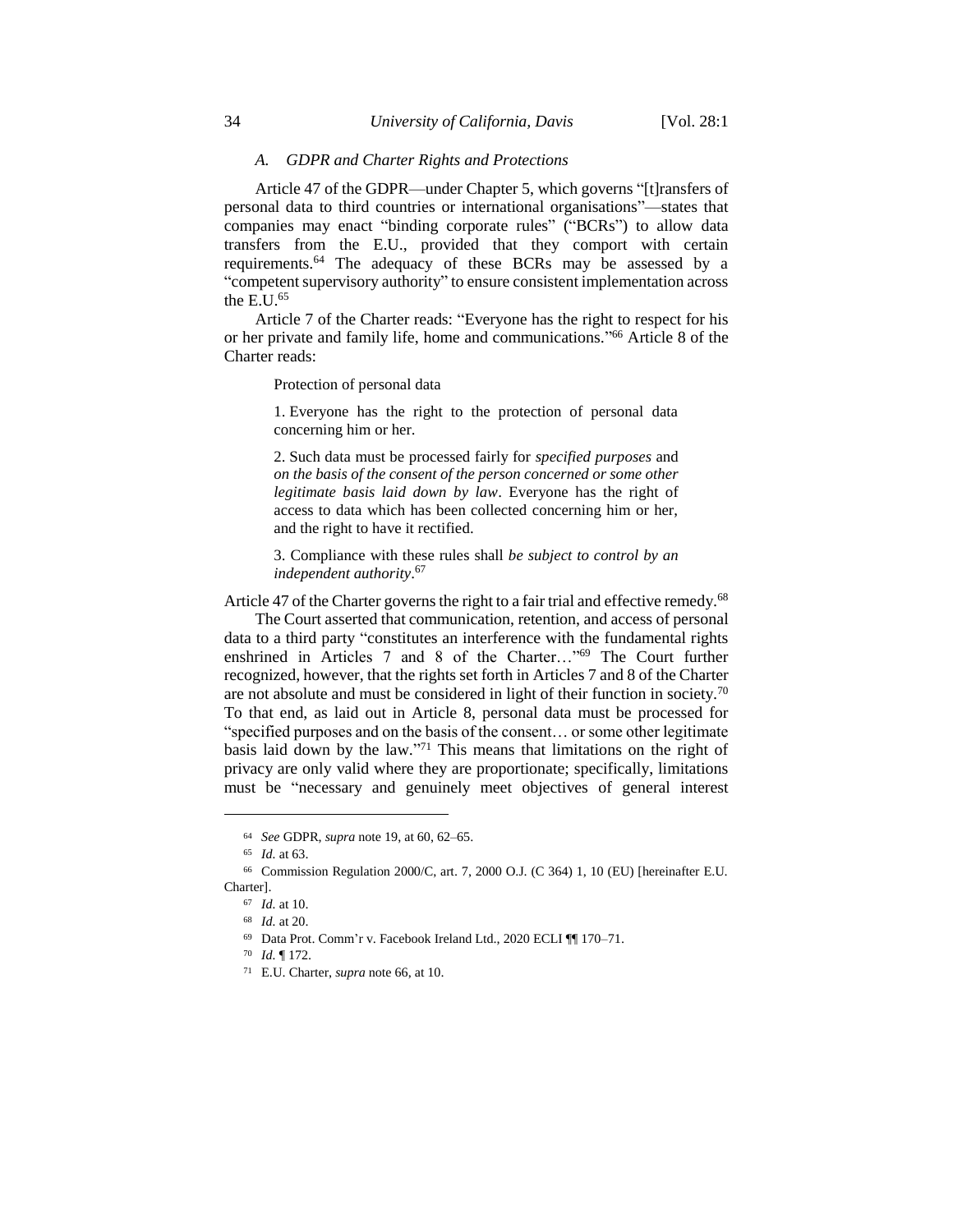recognized by the Union or the need to protect the rights and freedoms of others." <sup>72</sup> Because limitations on these fundamental rights to privacy must only apply in so far as strictly necessary, any legislation imposing such limitation must clearly and definitively convey the rules on the scope and application of the limitation, including the circumstances and conditions under which such limitation may apply.<sup>73</sup>

The Court, therefore, questioned the legitimacy of the Commission's Privacy Shield Decision on the grounds that the U.S. was not limiting interference on the right to privacy to the extent strictly necessary, as required by the principle of proportionality.<sup>74</sup>

#### *B. Privacy Shield Invalidated but SCCs Upheld*

The CJEU ultimately held that the Privacy Shield Decision, or hereby the Privacy Shield framework, was invalid because surveillance programs in the U.S. that were obtaining E.U. citizens' data were not tailored to what was strictly necessary under the proportionality doctrine.<sup>75</sup> These surveillance programs did not prescribe the precise rules on the scope and application of their limitations on the right to privacy, and otherwise fell short of guaranteeing a level of protection essentially equivalent to that guaranteed under the GDPR and Charter.<sup>76</sup>

The Court also found that there was no effective and sufficient remedy equivalent to that of the E.U.—for people whose data was transferred to the U.S.<sup>77</sup> As set forth in Article 47 of the Charter, those whose rights and freedoms are violated have the right to an effective remedy before an independent and impartial tribunal.<sup>78</sup> Surveillance programs in the U.S. afforded no such redress in U.S. courts,<sup>79</sup> and the Ombudsperson Mechanism suggested by the U.S. was found to be imperfect because the Ombudsperson may not be independent and impartial.<sup>80</sup> The Ombudsperson is appointed by the Secretary of State, reports directly to the Secretary of State, and serves as an integral piece of the U.S. State Department, which suggests they may not

<sup>72</sup> Data Prot. Comm'r v. Facebook Ireland Ltd., 2020 ECLI ¶ 174.

<sup>73</sup> *Id.* ¶ 176.

<sup>74</sup> *Id.* ¶ 178; *see generally* E.U. Charter, *supra* note 66, at 21 ("Any limitation on the exercise of the rights and freedoms recognised by this Charter must be provided for by law and respect the essence of those rights and freedoms. Subject to the principle of proportionality, limitations may be made only if they are necessary and genuinely meet objectives of general interest recognised by the Union or the need to protect the rights and freedoms of others.").

<sup>75</sup> Data Prot. Comm'r v. Facebook Ireland Ltd., 2020 ECLI ¶¶ 179–84.

<sup>76</sup> *See id.* ¶¶ 179–81.

<sup>77</sup> *See id.* ¶¶ 186–97.

<sup>78</sup> *Id.* ¶ 186; E.U. Charter, *supra* note 66, at 20.

<sup>79</sup> Data Prot. Comm'r v. Facebook Ireland Ltd., 2020 ECLI ¶ 192.

<sup>80</sup> *Id.* ¶¶ 193–95; *see generally* Privacy Shield Decision, *supra* note 58, ¶ 116 (providing information on the Ombudsperson Mechanism between the U.S. and E.U.).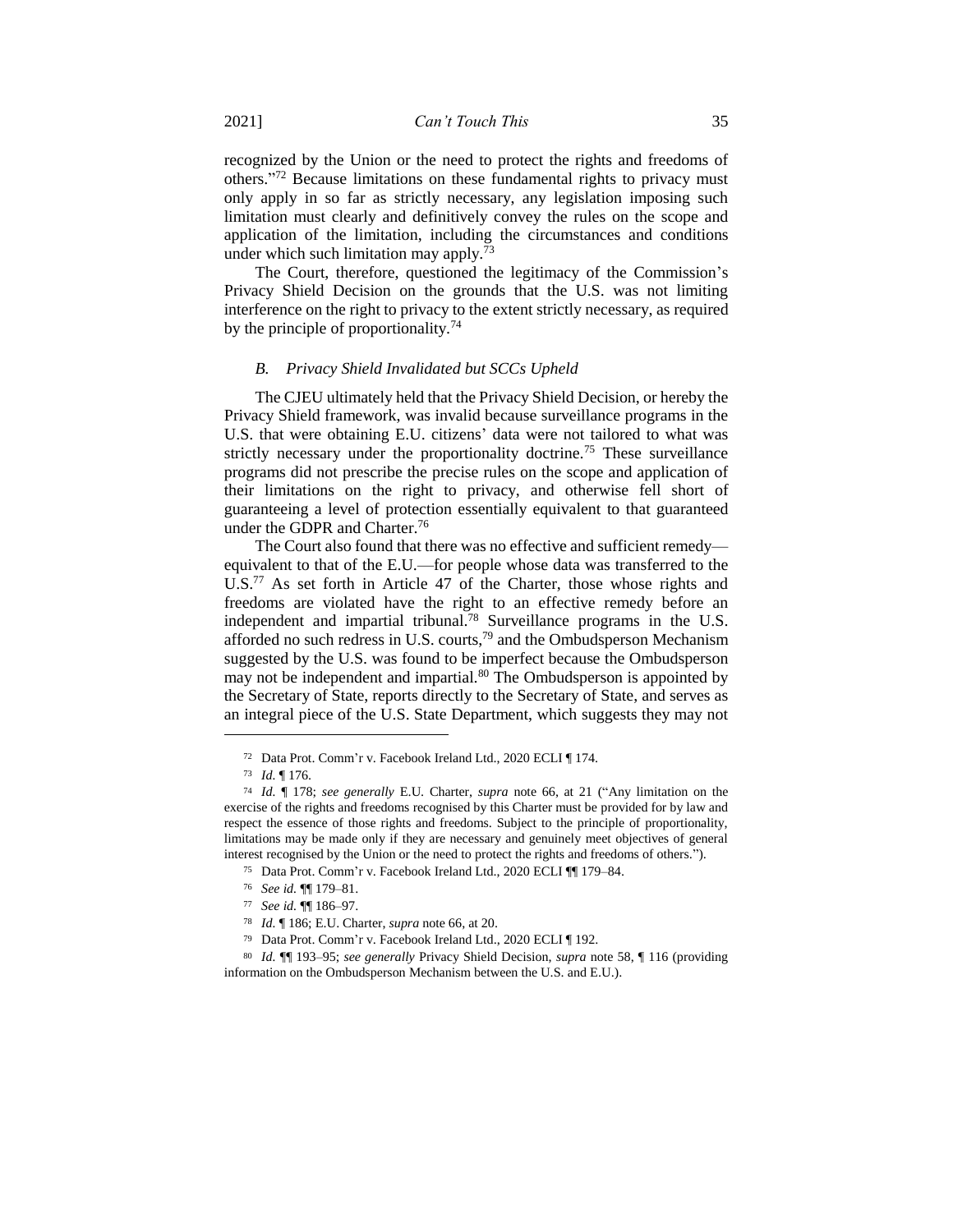be entirely independent from the Executive branch.<sup>81</sup> Additionally, the Ombudsperson is unable to issue binding decisions in regards to law enforcement and intelligence activity.<sup>82</sup> Because the U.S. fails to provide adequate redress essentially equivalent of that guaranteed in the E.U., the level of protection once again fails to pass muster.<sup>83</sup>

However, the U.S. is not left completely in the lurch. The Court upheld the validity of so-called "standard contract clauses" ("SCCs"), previously validated by the European Commission as potentially adequate to ensure U.S. compliance with E.U. data privacy protections.<sup>84</sup> With these SCCs, two or more entities engaging in transfers of data guarantee the receiving party will protect the personal data it is obtaining.<sup>85</sup> The U.S. also has the BCRs mentioned in Article 47 of the GDPR, which are considered the "gold standard" of international data transfers.<sup>86</sup> The main benefit of using BCRs is that a supervisory authority decides on the adequacy of the protection whereas SCCs require the user to decide (and they are thus responsible if they happen to be wrong). $87$ 

#### *C. Reactions, Consequences, and Future Implications*

After *Schrems II*, U.S. companies that previously relied on the Privacy Shield are left scrambling to figure out alternative mechanisms for ensuring protection of data flowing from the E.U.<sup>88</sup> The implications are far-ranging, thus impacting E.U.-U.S. and other global data transfers.<sup>89</sup> There may be effects on trade and data localization because the E.U.'s stringent standards

<sup>81</sup> Data Prot. Comm'r v. Facebook Ireland Ltd., 2020 ECLI ¶¶ 195–96.

<sup>82</sup> *Id.* ¶ 196.

<sup>83</sup> *Id.* ¶ 197.

<sup>84</sup> Commission Decision 2010/87, art. 1, 2010 O.J. (L 39) 5, 8 (EU) [hereinafter SCC Decision]; GDPR, *supra* note 19, at 62; *see* Data Prot. Comm'r v. Facebook Ireland Ltd., 2020 ECLI ¶ 203.

<sup>85</sup> Robert B., *Using Standard Contractual Clauses*, TERMSFEED (Jan. 18, 2021), https://www.termsfeed.com/blog/using-standard-contractual-clauses/.

<sup>86</sup> Lukas Feiler & Wouter Seinen, *BCRs as a Robust Alternative to Privacy Shield and SCCs*, THE INT'L ASS'N OF PRIV. PROS. (Jul. 23, 2020), https://iapp.org/news/a/bindingcorporate-rules-as-a-robust-alternative-to-privacy-shield-and-sccs/; *see generally* GDPR, *supra* note 19.

<sup>87</sup> *Id.*

<sup>88</sup> Hunton Andrews Kurth, *BREAKING: Unexpected Outcome of Schrems II Case: CJEU Invalidates EU-U.S. Privacy Shield Framework but Standard Contractual Clauses Remain Valid*, PRIV. & INFO. SEC. L. BLOG (July 16, 2020), https://www.huntonprivacyblog.com/ 2020/07/16/breaking-unexpected-outcome-of-schrems-ii-case-cjeu-invalidates-eu-u-s-privacyshield-framework-but-standard-contractual-clauses-remain-valid/.

<sup>89</sup> Rezzan Huseyin, *The CJEU's Hearing on Schrems II Signals Potential Chaos Ahead*, 19 PRIV. & DATA PROT. J. 2, 17 (2019).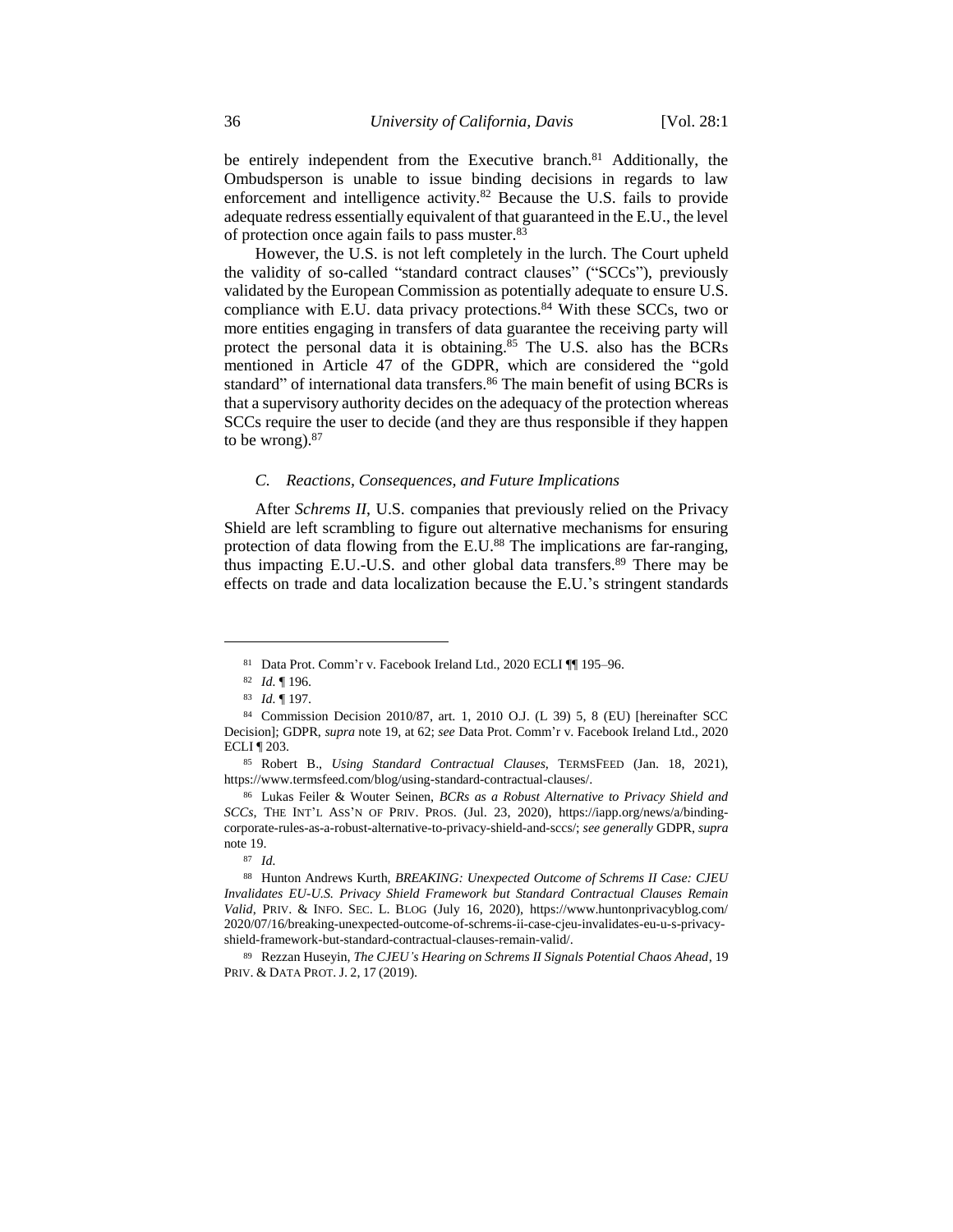preclude transfers to countries like the U.S., whose data protection frameworks are more relaxed.<sup>90</sup>

With little to no guidance from the Commission or CJEU, countries are left to determine how to ensure compliance with E.U. standards on their own.<sup>91</sup> Some have pinpointed lawful grounds for data transfer such as GDPR Article 49 derogations, BCRs, consent or necessity, and certification or codes of conduct.<sup>92</sup> Others have issued guidance on analysis of compliance, suggesting a step-by-step evaluation such as (1) identifying data flows and uses, (2) verifying GDPR applicability, (3) determining if data use is GDPRcompliant, (4) checking if the data remains within GDPR-compliant locations, and  $(5)$  evaluating the risk associated with the collected data.<sup>93</sup>

Taking these steps allows companies to identify and mitigate gaps in GDPR compliance, thereby reducing the risk of penalties.<sup>94</sup> However, until the U.S. enacts sweeping policy changes and a singular federal framework on data privacy and protection, U.S. companies are, for the most part, still at relatively significant risk.

## V. CRITICISM AND SUGGESTIONS

The E.U. is performing its due diligence by ensuring that wherever its citizens' data is being sent has processing and protection standards that are as stringent as E.U. standards. This is how nations can ensure the increasing data flows do not endanger those whose data is being collected and shared. The outcome of *Schrems II* and the language of the GDPR tracks with the language of various international treaties as well as internal European treaties. For example, Article 8 of the E.U. Charter, discussed above, bestows upon all Europeans the right to protection of their personal data. Article 17 of the International Covenant on Civil and Political Rights ("ICCPR")—an

<sup>90</sup> Elisabeth Meddin, *The Cost of Ensuring Privacy: How the General Data Protection Regulation Acts as a Barrier to Trade Violation of Articles XVI and XVII of the General Agreement on Trade in Services*, 35 AM. U. INT'L L. REV. 997, 1016–18 (2020); H. Jacqueline Brehmer, *Data Localization: The Unintended Consequences of Privacy Litigation*, 67 AM. U. L. REV. 927, 956 (2018); *see* Anupam Chander, *Is Data Localization a Solution for Schrems II?*, 23 J. INT'L ECON. L. 771, 777 (2020).

<sup>91</sup> *See* Brian Hengesbaugh, et al., *Guidance Notes for Responding to 'Schrems II'*, THE INT'L ASS'N OF PRIV. PROS, https://iapp.org/resources/article/guidance-notes-for-respondingto-schrems-ii/ (last visited Oct. 21, 2021) (compiling a list of guidance notes on what to do and how to comply with the GDPR in light of Schrems II).

<sup>92</sup> *E.g.*, Chander, *supra* note 90, at 775–76; Jessica Shurson, *Data Protection and Law Enforcement Access to Digital Evidence: Resolving the Reciprocal Conflicts Between the EU and US Law*, INT'L J. L. & INFO. TECH. 167, 173 (2020).

<sup>93</sup> Zak Rubinstein, *Maintaining GDPR Compliance in the Wake of Schrems II*, CPO MAG. (Nov. 6, 2020), https://www.cpomagazine.com/data-protection/maintaining-gdpr-compliancein-the-wake-of-schrems-ii/.

<sup>94</sup> *Id.*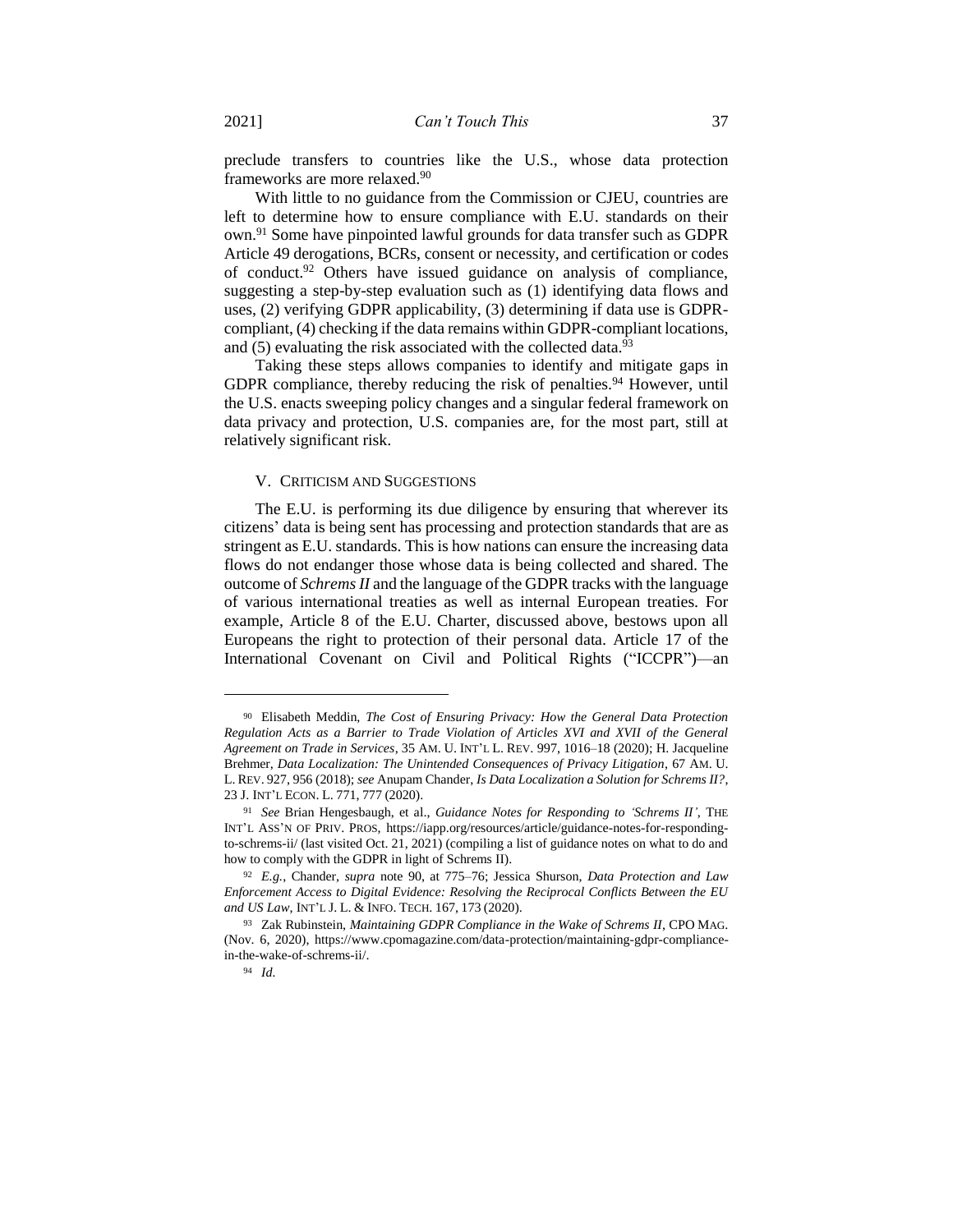international treaty to which the U.S. is a party—states: "[no] one shall be subjected to arbitrary or unlawful interference with his privacy..."<sup>95</sup> While this imposes a less stringent standard on the U.S. as the E.U. Charter and GDPR impose on the E.U., the ICCPR restricting data transfers to the U.S. that are at risk of abuse or misuse is still well within the E.U.'s rights. The onus is thus on the U.S. to rise to that standard in order to maintain international data flows.

Although the two previous frameworks have been deemed insufficient, the U.S. may still want to maintain the same seven key Principles from the Safe Harbor and Privacy Shield frameworks but elaborate on how to comply with E.U. standards now that they have been more clearly articulated in *Schrems II*. While there has been general silence and obscure guidance on how to achieve GDPR compliance,<sup>96</sup> it is clear that the U.S. needs to perform a complete overhaul of data protection and guarantees of privacy, including the establishment of better mechanisms for redress where these rights have been violated or impinged—an issue highlighted by the CJEU in *Schrems II*.

In performing this overhaul, the U.S. may want to take stock of what types of companies or entities are seeking to obtain E.U. citizens' data and what they are using it for. By compiling this data, the U.S. will be able to work backwards to ensure the ability to achieve their goals while meeting the E.U. standards. In the last few months, for example, users in the U.S. have no doubt seen an uptick in notifications on websites about Cookies and the requirement to opt-in or opt-out of data tracking in order to even view the whole website. The U.S. appears to be cracking down on its data privacy and protection, but more needs to be done.

Moreover, other countries have taken steps to increase their data privacy and protection laws and comply with the GDPR. Brazil has modeled its General Data Protection Law after the GDPR, containing similar scope and applicability, but with lower fines for non-compliance.<sup>97</sup> Japan has entered into a "reciprocal adequacy" agreement with the E.U., whereby there are whitelisted companies in each that are sufficiently cautious and provide adequate protections for personal data.<sup>98</sup> This agreement also provides E.U. citizens with a method of recourse for violations of data privacy rights by these Japanese companies (and vice versa).<sup>99</sup> India has modeled its Personal

<sup>95</sup> *See* International Covenant on Civil and Political Rights art. 17, Dec. 16, 1966, T.I.A.S. No. 92–908, 999 U.N.T.S. 171.

<sup>96</sup> *See* Andrea Jelinek, *Frequently Asked Questions on the Judgment of the Court of Justice of the European Union in Case C–311/18 – Data Protection Commissioner v Facebook Ireland Ltd and Maximillian Schrems*, EUR. DATA PROT. BD. (July 23, 2020), https://edpb.europa.eu/ sites/default/files/files/file1/20200724\_edpb\_faqoncjeuc31118\_en.pdf.

<sup>97</sup> Dan Simmons, *12 Countries with GDPR–like Data Privacy Laws*, COMFORTE BLOG (Jan. 12, 2021), https://insights.comforte.com/12-countries-with-gdpr-like-data-privacy-laws

<sup>98</sup> *Id.*

<sup>99</sup> *Id.*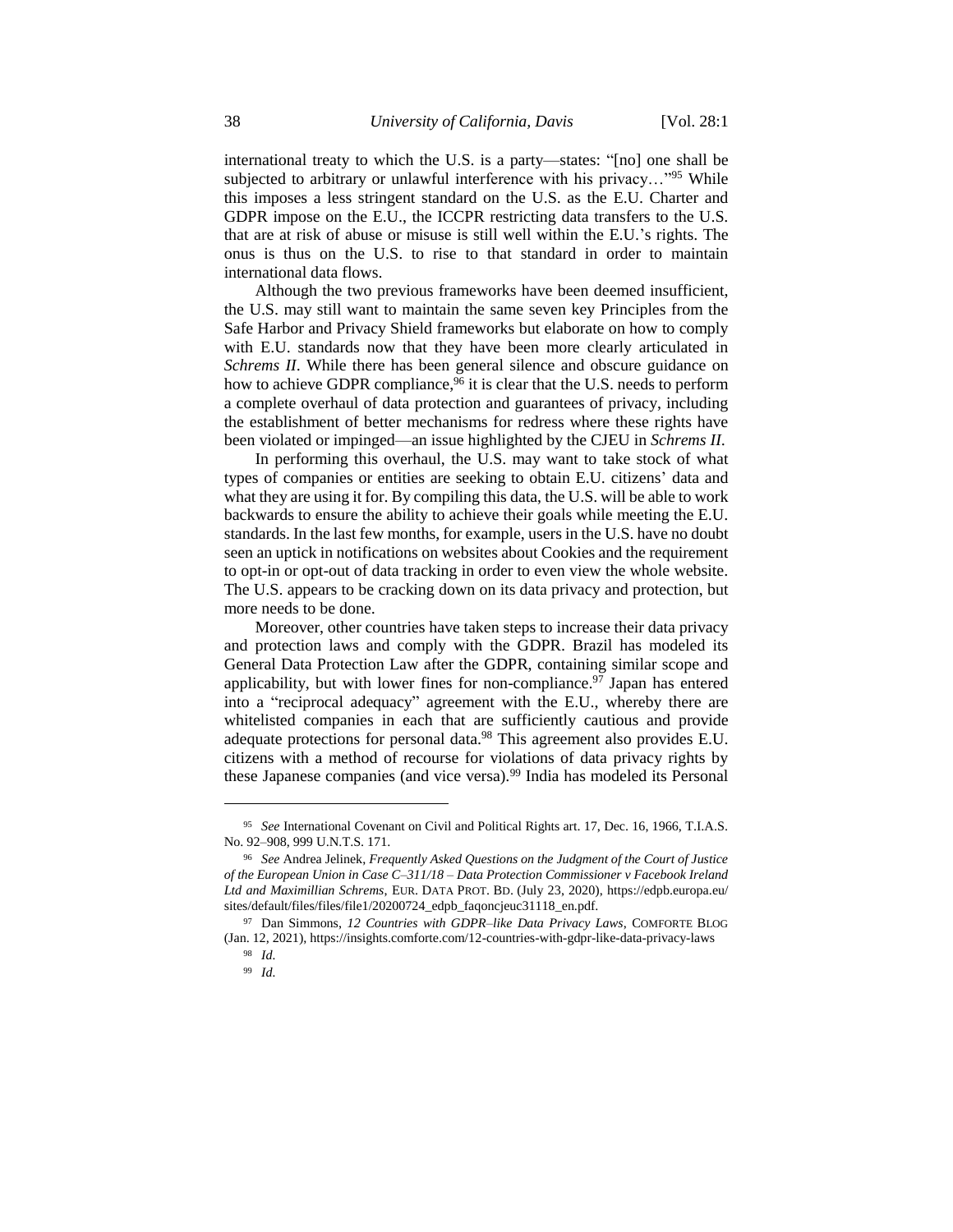Data Protection Bill after the GDPR, although it has built in more leeway for the government to decide on its enforcement and when exceptions are permitted.<sup>100</sup> The U.S. may take any one (or more than one) of these approaches and strategies when deciding what to do to comply with the GDPR while retaining a certain level of autonomy.

Within the U.S., although there is no federal data privacy law applicable to all industries in the U.S., states have enacted their own laws, and California has made its data privacy laws such that they overlap with the GDPR.<sup>101</sup> The California Consumer Privacy Act ("CCPA") is one of the strictest state regulations in the U.S. and focuses on consumers' rights rather than the requirements organizations must abide by.<sup>102</sup> Some of these overlapping rights include the right to access, data portability, and deletion.<sup>103</sup>

Some scholars have offered reasons why the U.S. is loath to enact and enforce a GDPR-like instrument.<sup>104</sup> These reasons include the fact that there is no agency to enforce such an instrument, the instrument would be exceedingly difficult to get it through Congress, and there appears to be insufficient public demand for such data privacy overhaul.<sup>105</sup> While these reasons are valid, they are not insurmountable. For example, Facebook was recently in trouble for its transfers of user data between entities like Amazon, Yahoo, Spotify, and Bing.<sup>106</sup> Especially now, in light of the Facebook/Cambridge Analytica debacle, users are starting to delete their Facebook and Instagram accounts to prevent data misuse.<sup>107</sup>

While users may have been uninformed—and even unaware how uninformed they were—in the early days of internet literacy, users now know

<sup>100</sup> *Id.*

<sup>101</sup> *Id.*

<sup>102</sup> Jonathan Deveaux, *CCPA: Data Privacy like GDPR; Data Security like PCI DSS*, COMFORTE BLOG (Oct. 16, 2019), https://insights.comforte.com/ccpa-data-privacy-like-gdprdata-security-like-pci-dss.

<sup>103</sup> *Id.*

<sup>104</sup> Derek Hawkins, *The Cybersecurity 202: Why a Privacy Law like GDPR Would Be a Tough Sell in the U.S.*, WASH. POST (May 25, 2018, 8:14 AM), https://www.washingtonpost.com/news/powerpost/paloma/the-cybersecurity-202/2018/05/25/ the-cybersecurity-202-why-a-privacy-law-like-gdpr-would-be-a-tough-sell-in-the-u-s/ 5b07038b1b326b492dd07e83/.

<sup>105</sup> *Id.*

<sup>106</sup> Gabriel J.X. Dance et al., *As Facebook Raised a Privacy Wall, It Carved an Opening for Tech Giants*, N.Y. TIMES (Dec. 18, 2018), https://www.nytimes.com/2018/12/18/ technology/facebook-privacy.html.

<sup>107</sup> Nicholas Confessore*, Cambridge Analytica and Facebook: The Scandal and the Fallout So Far*, N.Y. TIMES (Apr. 4, 2018), https://www.nytimes.com/2018/04/04/us/ politics/cambridge-analytica-scandal-fallout.html; *see* Kate O'Flaherty, *Facebook Users Have 3 Superb Reasons to Quit in 2021*, FORBES (Jan. 10, 2021, 9:17 AM), https://www.forbes.com/sites/kateoflahertyuk/2021/01/10/facebook-users-have-3-superbreasons-to-quit-in-2021/?sh=365746f62119.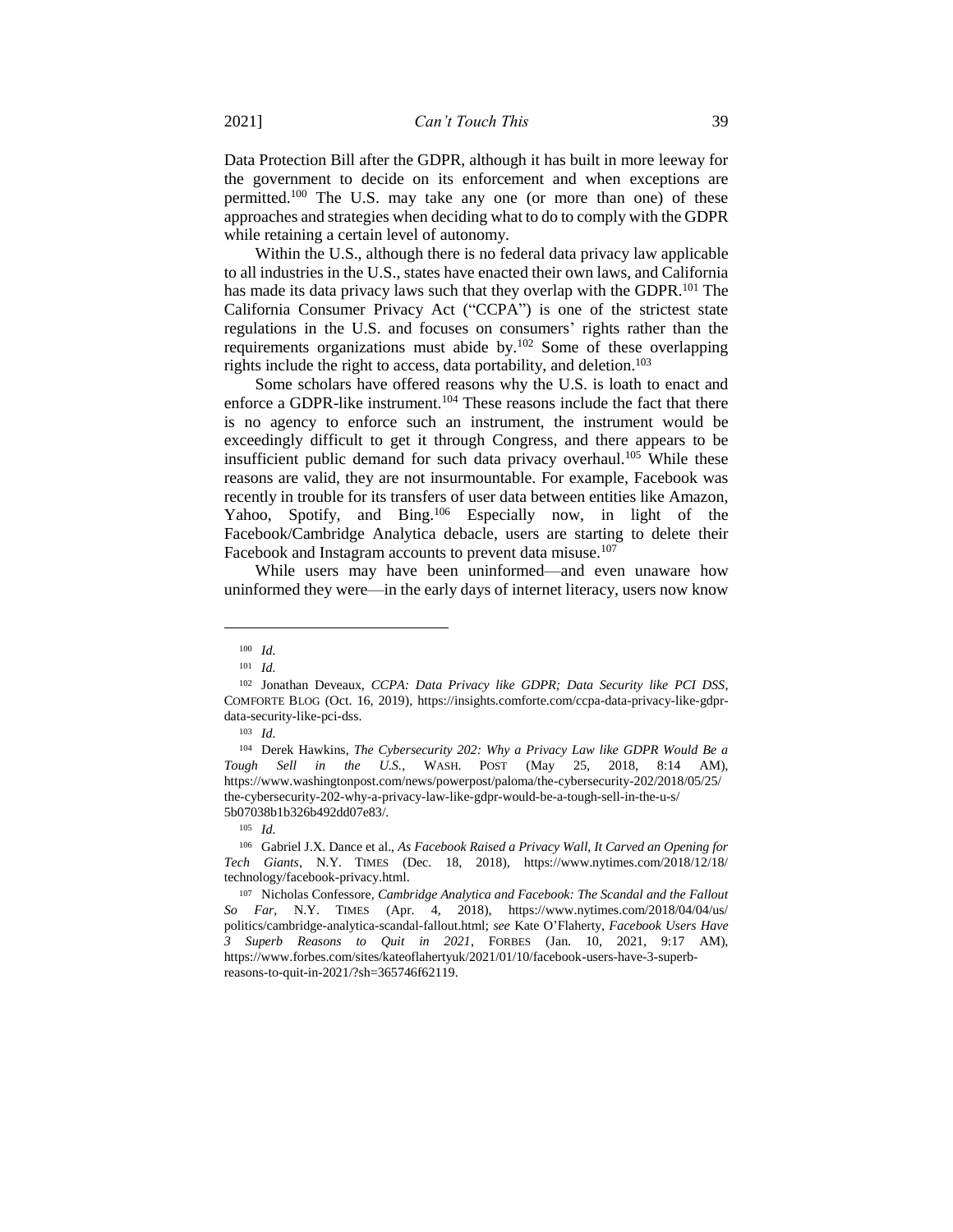that many of the websites and apps they use on a daily basis are, in one way or another, collecting their data. Furthermore, these websites and apps are even sharing the data with each other.<sup>108</sup> Users search the internet for a garden hose once, and within minutes they are confronted with advertisements for garden hoses on all other sites or applications they open. This is not a coincidence.

Companies collect and use user data—whether it be personal data or data related to how the users engage with a website including behavioral information such as transactional details and history—to improve how their websites operate, enhance their consumer experience, and refine their marketing and advertising strategies.<sup>109</sup> Companies rely on data mining corporations like Oracle to compile and use user data to target users with relevant advertisements.<sup>110</sup> However, a new feature on Oracle's site is the following message on the corporation's Privacy page:

Pursuant to the E.U. General Data Protection Regulation (GDPR), California Consumer Privacy Act (CCPA), and other applicable laws and regulations, individuals in the EU/EEA and other jurisdictions may have data subject rights enabling them to request to access, delete, correct, remove or limit the use, or receive a copy of their personal information in Oracle's possession or for which Oracle is otherwise responsible. View instructions on how to exercise these rights.<sup>111</sup>

This is a new development, and the development is no doubt in response to the *Schrems II* decision. However, this message remains hidden, similar to most privacy policies, as it was accessible via a link in small font, hidden amongst other links, at the very bottom of Oracle's website, which is a place consumers normally would not think to look. Therefore, while this may be an effort to provide "protection" sufficient to stand up to the GDPR, it is crafted in a way that U.S. companies can still claim they have given consumers the option of opting out of data collection while simultaneously deterring consumers from taking part in that option.

The U.S. undoubtedly has a tough road ahead, especially considering the different ideologies and philosophies behind protecting citizen data between the U.S. and the E.U. The path to adopting GDPR-like data privacy and protection laws may be an arduous one. Especially now, during the COVID-

<sup>108</sup> *E.g.*, O'Flaherty, *supra* note 107.

<sup>109</sup> Max Freedman, *How Businesses Are Collecting Data (and What They're Doing with It)*, BUS. NEWS DAILY (Jun. 17, 2020), https://www.businessnewsdaily.com/10625-businessescollecting-data.html.

<sup>110</sup> *See Oracle Audiences*, ORACLE, https://www.oracle.com/cx/advertising/audiences/ (last visited Oct. 22, 2021).

<sup>111</sup> *Legal Notices*, ORACLE, https://www.oracle.com/cx/advertising/audiences/ (last visited Oct. 22, 2021).